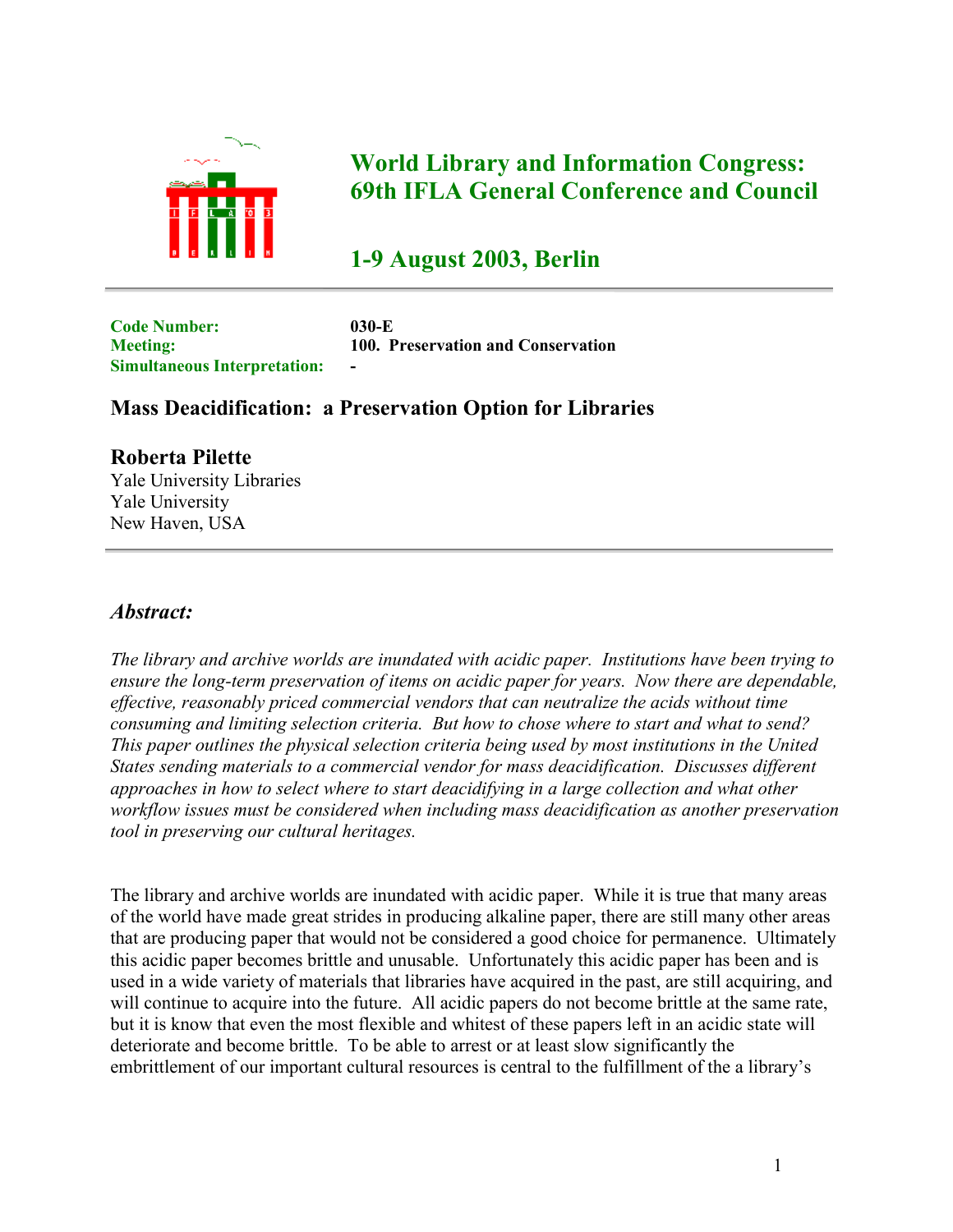mission which is to collect, organize and hold in perpetuity materials representing our cultural heritages.

How can an institution ensure the long-term preservation of these at risk items? Preservation and conservation work on single items is extremely expensive and carried out on only the most important and valuable works. Even then there is an awareness of the limited resources of time and money. What other options are there for the large numbers of materials that also contribute to our cultural heritages? Reformatting options such as microfilming and digitizing are good for saving the intellectual content. The drawback is that these are expensive on a per volume cost. The estimated cost to microfilm an average volume is \$125 U.S. dollars. Once filmed, there is the cost of maintaining the negatives and a positive viewing copy as well as the machines to view the film. Digitizing, while generally less expensive, can still cost about \$50 U.S. dollars per average volume. This is the cost for image capture and minimal processing. One needs to add to that the cataloging costs associated with the creation of metadata and the maintenance of digital files as well as the work done on the files to make them easily accessible either via the web, a workstation, DVD or CD. Finally, in the case of reformatting, whether microfilm or digital, nothing has been done to preserve the original item. In fact, in some cases the actual act of capturing an image either digitally or on film may have caused some damage to the original. If all that is being insured for long-term preservation is the intellectual content for vast groups of items, how will libraries address the needs of those researchers whose studies require the original object?

Libraries have been struggling with this for decades and there have been a number of attempts at developing a mass deacidification process. However, previous processes:

- have not been effective,
- were too risky to the items being deacidified and/or to operators,
- were too expensive, or
- had complex selection criteria.

Individual institutions, for the most part, have not felt it cost effective to develop in-house capabilities for mass deacidification and commercial vendors have had only limited success until recently. Today in many institutions commercial mass deacidification is now considered another tool available for the long-term preservation of research materials along side other options, such as: conservation treatment of single items, binding of soft cover volumes, staff and user education, and the use of good storage conditions. The evolution of mass deacidification to this state has happened because we now have:

- Dependable and effective methods of deacidifying a number of items at a single time a minimum amount of handling or preparation.
- Straightforward selection criteria that are easily understood by all levels of staff that results in consistent identification of what can or cannot go for mass deacidification.
- Commercial vendors that can process large numbers of items at a single time resulting in quick return of items to the institution and
- Efficiencies of scale that are reflected in reasonable per volume costs.

Having all the conditions met has been key, but once the efficacy of a method was established the two conditions that tipped the scales at institutions I am most familiar with has been cost and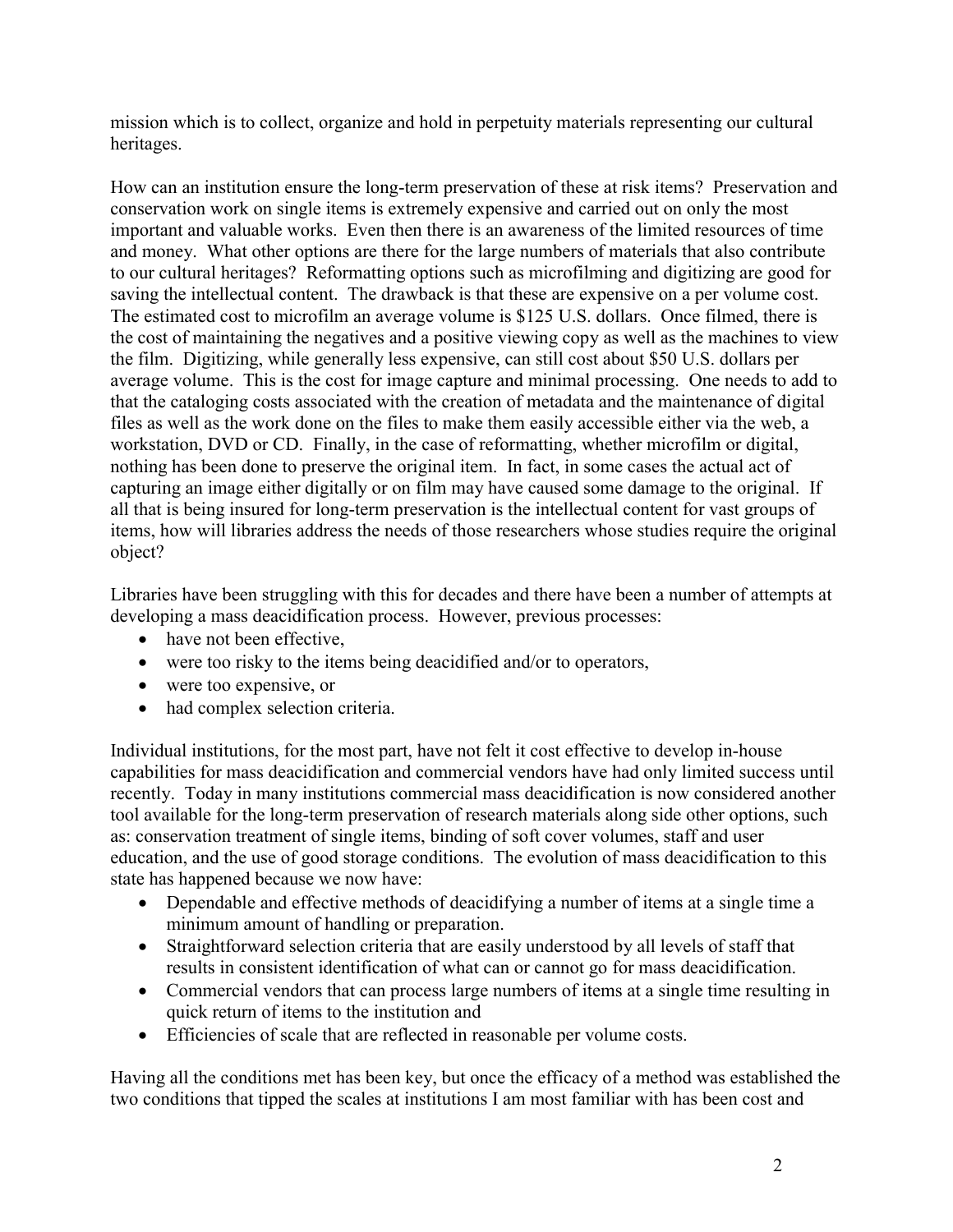selection criteria. It is my personal opinion that regardless of what the mass treatment is unless it can fit into the ever tightening institutional budgets and be incorporated into the workflow with minimal strain, the treatment may take a very long time to become a preservation option available in an institution.

Key to the workflow issue is the selection criteria; both the physical condition of the volume as well as from which collection the volume comes. In the United States most institutions are using a very straightforward physical selection criteria:

- The text block has a pH of 7 or below. The pH is taken with the pH pen;<sup>[1](#page-2-0)</sup> usually on a page located at the back of the volume and near the volume's gutter.
- The dominant paper in the text block is not glossy nor does it have coated stock. A few pages of such paper in a text block, such as one finds used for photographs or illustrations, is fine but if half or more of the volume is made up of this type of paper the volume is not considered.
- The paper is flexible. At New York Public Library (NYPL) and Yale University Library we are not doing books that have already become brittle. Though some institutions are doing brittle items to try and keep them from getting any worse.
- Finally, the text block must be sound—not split or having loose pages. However, the vendor with whom we are dealing did indicate that this was not necessarily a reason to deselect a volume which otherwise meets the criteria.

These are very broad criteria and every institution has thousands, perhaps hundreds of thousands, of books that are likely to meet these criteria. The key therefore is where to start. What I intend to do is describe different approaches that have been taken in selecting items for mass deacidification. Then I will discuss how and where the tasks required for this mass treatment are incorporated into institutional workflows.

Over the past few years I have discussed mass deacidification with a number of preservation administrators at various institutions across the United States. The Library of Congress is the only institution I know that has consciously decided to deacidify all its acidic volumes and is systematically working their way through the stacks. However, even an institution that plans to do everything must decide on where to begin.

In my discussions with other preservation administrators or conservators in charge of the mass deacidification operations at other research libraries I asked how they had selected what to deacidify. At Columbia University there was a six-month survey of volumes coming thorough their shelf preparation area. This was used to identify where the bulk of acidic paper was coming from. When it came to deciding whether to do new acquisitions or volumes already on the shelf, the decision was to work with volumes on the shelf from those areas identified through the new acquisition study. The choice of where to choose the volumes from was due to workflow issues. The choice of what subject area was a result of the study and the feeling that if Columbia Library is currently receiving volumes with poor paper from a specific area, the collections on the shelf from that same area also have poor paper. So, volumes are being identified and pulled from the stacks using the physical criteria already discussed.

<span id="page-2-0"></span> $\overline{a}$  $<sup>1</sup>$  The pH pen used contains choloropehnol red as the indicator.</sup>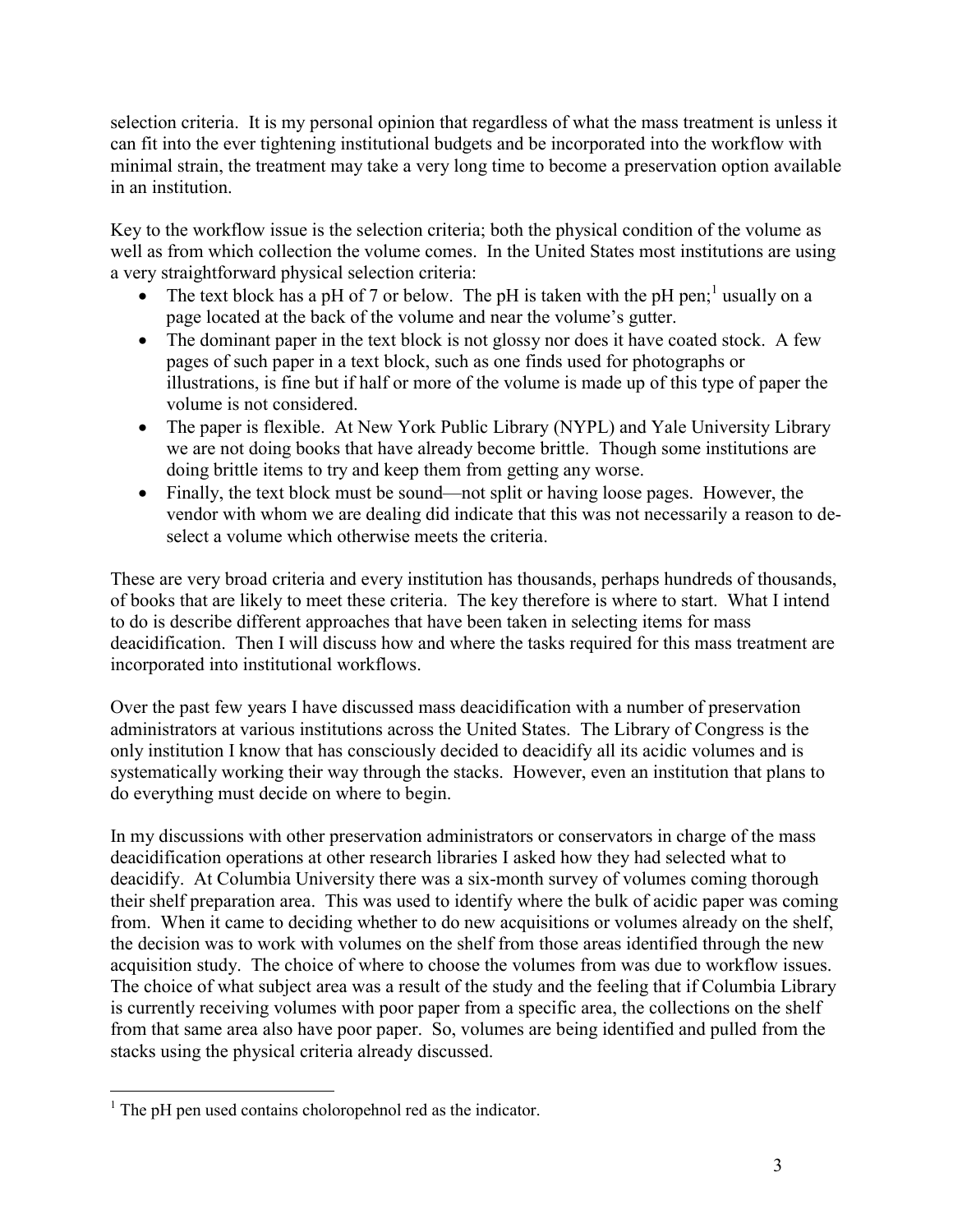At the University of Michigan the process is a bit more formal. Their Collection Management and Development Council receive a call from the head of preservation for proposals to deacidify collections. The entire council reviews the proposals and the council makes a decision. Most proposals are subject-based. Once a subject area is identified the volumes are pulled according to the physical criteria outlined.

Yale University is similar to the University of Michigan in that it requests proposals. However, the proposals come directly to the preservation department from the individual collections or libraries and the decision as to which collection is selected is done within the preservation department. Though the decision is made after talking with all the subject specialists who had submitted proposals, it does reflect a stronger influence by preservation in what is selected. Yale's method of selection seems to be the exception in that the preponderance of preservation departments tend to work directly with the collection development department or committee in identifying what collection or collections are to be selected.

At New York Public Library two pilot projects were done using two different selection methods followed by a cost analysis of both methods. In the first pilot it was decided that approximately 1,000 volumes would be deacidified.<sup>[2](#page-3-0)</sup> The thought was to incorporate the physical selection process into the rather informal preservation review process of all newly acquired materials. This review happens in the process of preparing items for the shelf. As only 1,000 volumes were to be done, a subject area that would generate this number of volumes fairly quickly was looked for. After discussion with the Collection Development Committee the subject area of newly acquired Slavic monographs was identified. This subject area was chosen, as it is known that a large percentage of these volumes are published on acidic paper and are therefore at risk of embrittlement.

The staff members in the shelf preparation unit were trained on the selection criteria listed above. Each was given a pH pen and taught how to use it. When volumes covering the subject area were brought in for shelf preparation the staff member would test the pH of each volume as it was processed either for a spine label or in preparing it to go to receive a hard cover binding.<sup>[3](#page-3-1)</sup> If it was acidic, a flag was inserted indicating that it was to be sent for deacidification when the shelf preparation task was completed. Those volumes that had a hard cover and had received a flag were packed and shipped directly to the vendor for deacidification. Those volumes that had soft cover bindings and had received a flag were put into a hard cover binding by the binder and then were sent to the vendor for deacidification. The time it took for volumes to be sent to the vendor for deacidification and then returned to the library upon completion of the process was about three weeks on average. Those that needed to receive a hard cover binding were first sent to the binder and then from there onto the vendor for deacidification. Combining these processes took about five weeks for volumes to be returned to the library. Each volume that was deacidified received a small label, inserted by the vendor, on the inside, lower corner of the back cover indicating the name of the vendor carrying out the deacidification and the month and year of deacidification. In addition, it was decided that a note would be entered into the online catalog

 $\overline{a}$ 

<span id="page-3-0"></span> $2$  This number was based on the cost per volume to deacidify and the amount of funds available for the pilot project.

<span id="page-3-1"></span>It is the policy of the New York Public Library that in general all books will receive a hard cover binding before going to the shelf. There are, of course, exceptions for special collection and rare book materials.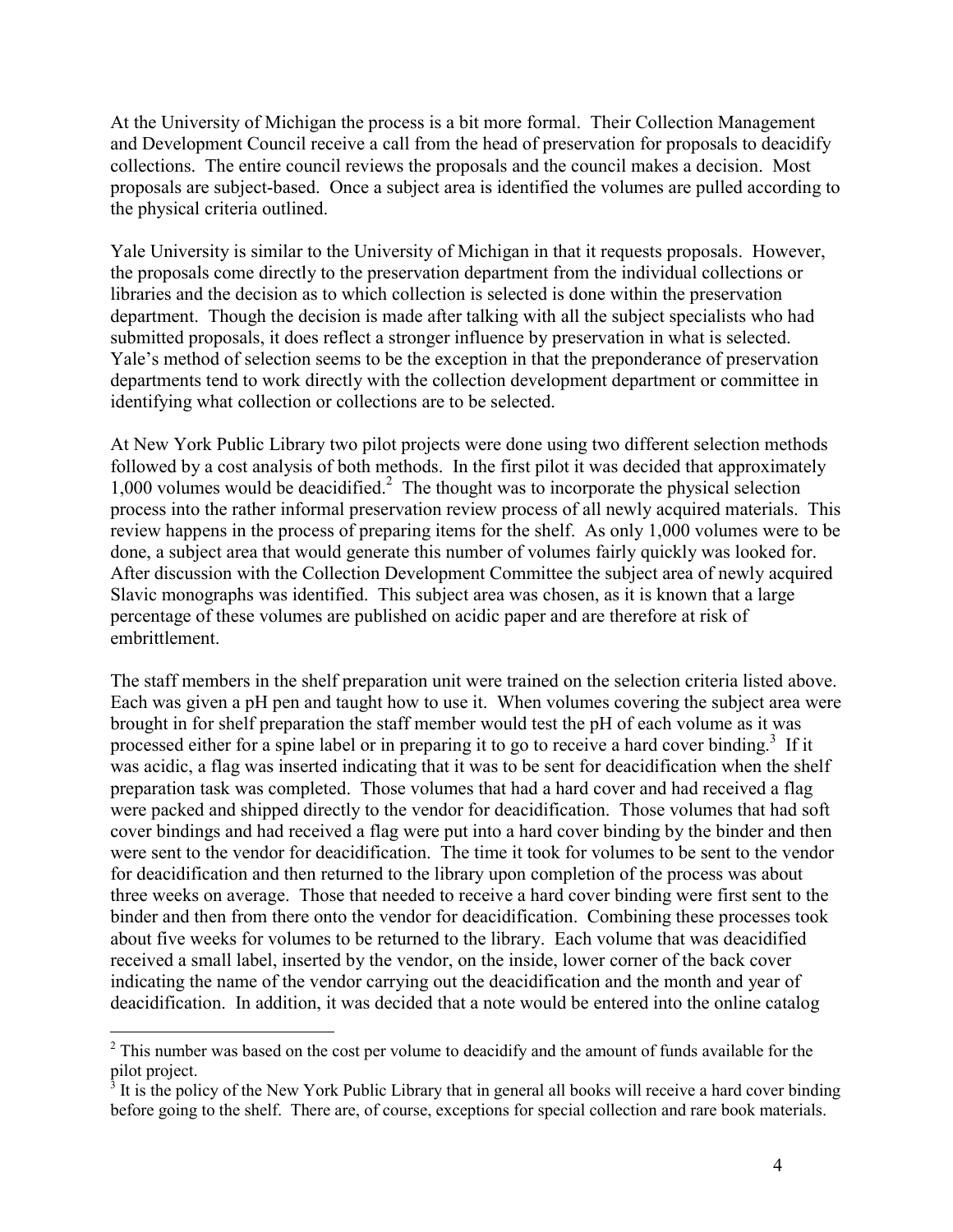record indicating the volume has been deacidified. This was put in the 583 Field of the MARC record. A standard entry may look something like this: \$a mass deacidified \$c <date> \$i MgO \$2spt \$5 <the institution's abbreviation>

The second pilot project that was done at the New York Public Library focused on the volumes already on the shelf. Again, the question became how to choose which volumes would be deacidified or more accurately which collections should be looked at with an eye towards deacidification. Thus there was a real attempt to consider which collections held the highest risk materials. The Collection Development Committee was approached to help identify a collection and, in a sense, determine where to begin. This was looked upon as an ongoing responsibility of this committee in consultation with preservation—the identification of collections for deacidification. The committee decided to focus on the Latin American collection especially Cuban volumes. The Library had been doing extensive microfilming projects funded by the National Endowment for the Humanities (NEH) in this subject area. The microfilming projects only covered volumes prior to 1950 and included only those volumes that were already embrittled. The feeling was that there were a large number of volumes from 1950 to the present that would benefit from deacidification. And that deacidifying now would preclude the need to microfilm or reformat due to embrittlement in the future.

However, realizing there were perhaps many more acidic volumes than dollars available at the moment, the decision was to have subject specialists select the volumes from the shelves for deacidification if a volume met both parts of a two part selection criteria: first, the title was considered significant and second, the volume met the physical selection criteria listed above. It was acknowledged that this would be more expensive per volume than the previous method of selection, but the question was how much more. Again, about 1,000 volumes would be sent.

As one might expect, getting the subject specialists to take on this additional task and provide a consistent flow of materials was difficult. In the end the subject specialists spent over 30 hours identifying 1,000 volumes. (This was more than double the time taken to select the volumes in the first pilot study.) Once identified the material was pulled from the shelf and sent to the shelf preparation unit where it was packed and sent to the vendor. After deacidification the volumes were returned to the shelf preparation unit where the volumes were inspected and then returned to the shelf. Except for not needing to put hard cover bindings on any volumes and the fact that a subject specialist selected items, all other procedures were the same as for the first pilot project.

The per volume cost for the first pilot project's entire process including the deacidification, but not the hard cover binding, was on average \$16.20 in 2003 U.S. dollars. The make up of this average cost was predominately the cost of deacidification itself and the shipping. However, \$1.05 U.S. of the total covered staff salary associated with: initial review and selection, packing and shipping, inspection of volumes upon return from the vendor and the cataloging entry into the 583 Field.

The deacidification cost of the volumes in the second pilot at New York Public Library was slightly higher as the volumes were larger in size. However, the selection costs for the volumes in the second pilot had almost tripled. The selection cost had gone from around 35 U.S. cents per volume in the first pilot project to around \$1.00 U.S. per volume in the second pilot project. This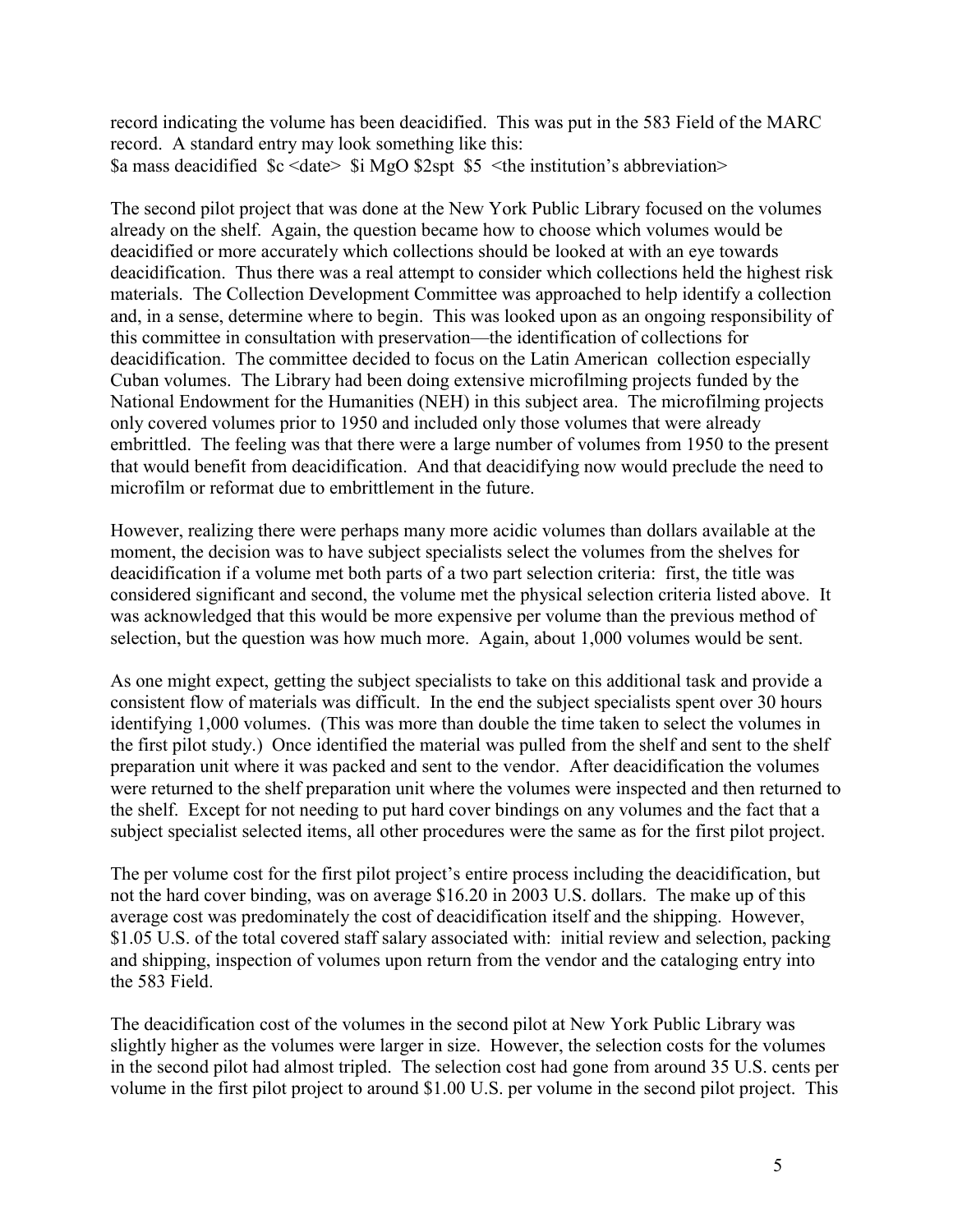meant that overall processing costs for this second pilot project was \$1.65 U.S. compared to \$1.05 U.S. in the first pilot project. But more to the point, the hue and cry raised by the subject specialists in having to take on this responsibility and the feeling that the results of, in theory, doing the most important works in a given topic were not worth the effort. It was decided that simply using the physical criteria to identify volumes needing deacidification within a targeted collection was absolutely valid.

Currently, the New York Public Library is in the second year of a three-year cooperative state grant to deacidify materials from the period of 1950 to 1971 in its Humanities and Social Sciences collections. It will do about 1,700 volumes each year for the term of the grant. Columbia University, New York University and the University of Rochester are also participating in this grant. The grant is expected to result in each institution deacidifying approximately 5,100 volumes over three years. The physical criteria for selection are the same for all the participating institutions. Each has identified a different subject to concentrate on.

When it came to where the volumes were chosen from in a given collection, except for New York Public Library's first pilot project, those institutions queried seem to choose volumes already on the shelf rather than new acquisitions. The reason for the choice had to do with workflows. It was easier to get a smooth, efficient workflow using volumes already on the shelf.

When it came to the various tasks of pulling, packing, shipping and receiving the volumes back from the vendor, each institution put it in an area that was familiar with these issues. For New York Public Library and Columbia University this is being handled by the shelf preparation unit, which also prepares volumes to go to the binder. $<sup>4</sup>$  $<sup>4</sup>$  $<sup>4</sup>$  These units are regularly packing, shipping</sup> and receiving volumes from the binder. At the University of Michigan a separate Mass Deacidification operation has been established within the Conservation Services unit. Though, again, this is a unit that deals with binders and, therefore, is familiar with all that is entailed in the shipping of volumes. This placement of the operation was true in almost every institution contacted. Though at Yale University the shipping of volumes for deacidification is handled in the unit that is responsible for coordinating our microfilm operation. As an outside vendor does all our microfilming, this unit is also familiar with packing, shipping and receiving volumes.

Finally, the last task associated with the deacidification of volumes has to do with the recording of this activity in the MARC record. Not all institutions are doing this, but many are. Having the information in the local catalog is thought to be useful if there is a reason to examine volumes that were deacidified. An online search of the online catalog can identify all the volumes deacidified or a subset of all the volumes deacidified defined by time or vendor. Having this information in one of the national databases is open to discussion. Some institutions insist they don't care if another institution has deacidified that institution's copy, as it will not influence the decision as to what if anything will be done with their own copy. Regardless, there is an attempt to standardize the entry in the 583 Field and an ongoing discussion of whether this goes in the Item Level Record or in the Bibliographic Record. Those issues are for a separate discussion. What is relevant to this discussion is this activity, when it is done, is being done for the most part in the unit that is shipping and receiving the volumes; not in cataloging. The entry into the 583

 $\overline{a}$ 

<span id="page-5-0"></span><sup>&</sup>lt;sup>4</sup> In the United States putting hard cover bindings on newly acquired library soft covered volumes is done, for the most part, by outside binders referred to as commercial library binders.